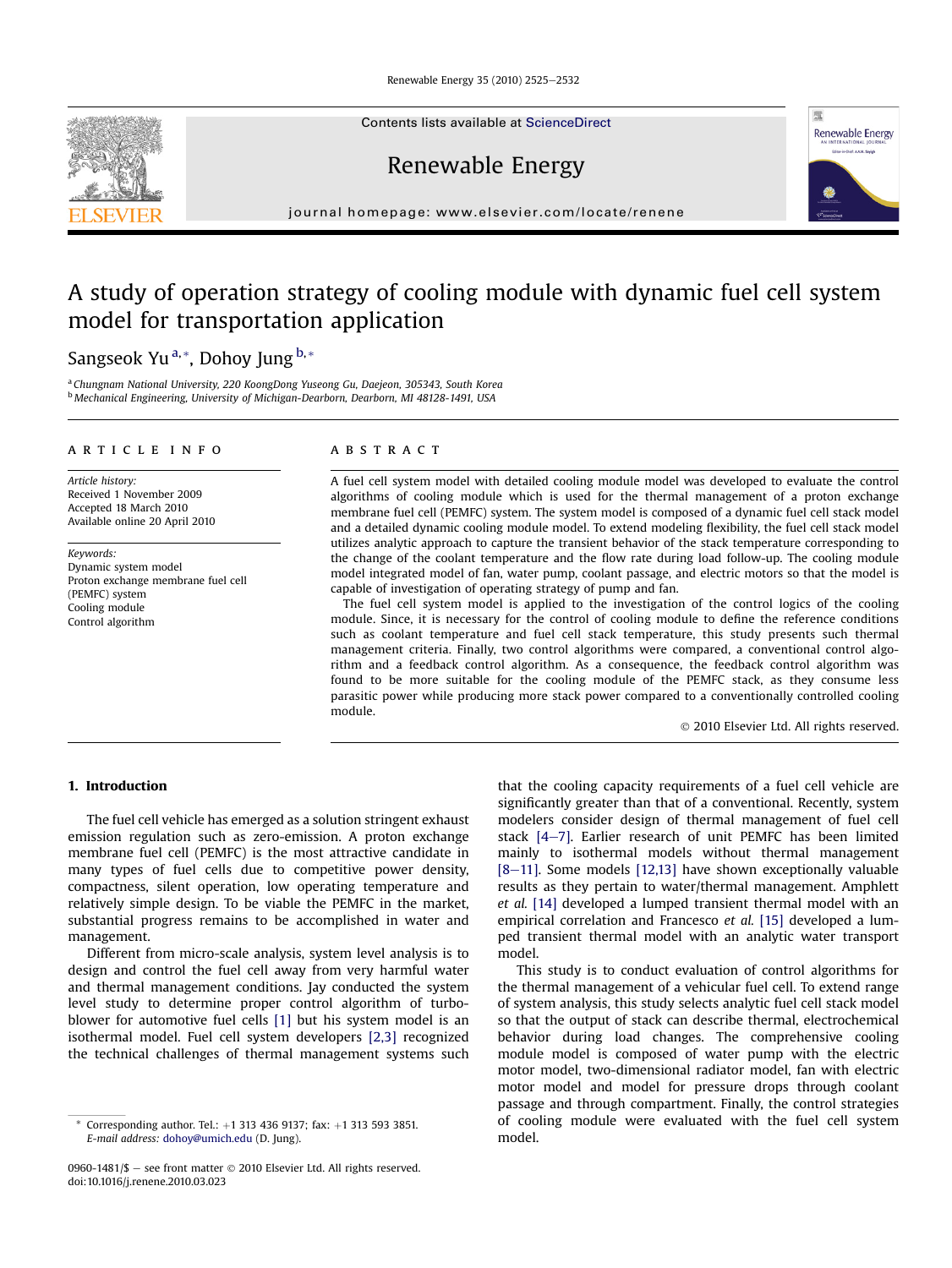| <b>Nomenclature</b>         |                                                                  | air                                   | air side                  |  |
|-----------------------------|------------------------------------------------------------------|---------------------------------------|---------------------------|--|
|                             |                                                                  | amb                                   | ambient condition         |  |
| A                           | area $(cm2)$                                                     | avg                                   | average                   |  |
| с                           | concentration (mole/cm <sup>3</sup> ) or specific heat (kJ/kg/K) | A                                     | anode side                |  |
| F                           | Faraday's constant (C/mole)                                      | $\mathcal{C}$                         | coolant                   |  |
| $\varDelta g^0_f$           | Gibb's free energy at STP (J/mole)                               | condenser condenser of air conditions |                           |  |
| h                           | convective heat transfer coefficient ( $W/m2s$ )                 | $\mathcal{C}_{\mathcal{C}}$           | cathode side              |  |
| $\Delta H$                  | difference of Enthalpy (kJ/kg)                                   | cp                                    | compressor                |  |
|                             | current density $(A/cm2)$                                        | fan                                   | cooling fan               |  |
| m                           | mass flow rate( $kg/s$ )                                         | frict                                 | frictional pressure drop  |  |
| n                           | number of cells                                                  | FC                                    | fuel cell                 |  |
| N                           | rotational speed (rpm)                                           | g                                     | gas                       |  |
| р                           | perimeter $(m)$ or total pressure $(atm)$                        | grill                                 | radiator grill            |  |
| $\boldsymbol{P}$            | power $(W)$                                                      | gross                                 | gross power               |  |
| $\Delta p$                  | pressure difference (kPa)                                        | H <sub>2</sub>                        | hydrogen                  |  |
| Pr                          | pressure ration                                                  | in                                    | inlet                     |  |
| Q                           | volumetric coolant flow rate $(m^3/s)$                           | mem                                   | membrane                  |  |
| $\boldsymbol{R}$            | universal gas constant (J/mol K)                                 | net                                   | net power                 |  |
| $R_{mem}$                   | local membrane resistance, $(\Omega \text{ cm}^2)$               | $N_2$                                 | nitrogen                  |  |
| T                           | temperature $(K)$                                                | 0                                     | outlet                    |  |
| V                           | electric potential $(V)$                                         | 0 <sub>2</sub>                        | oxygen                    |  |
| U                           | Velocity $(m/s)$                                                 | pump                                  | cooling pump              |  |
| $\eta$                      | Overpotential (V)                                                | ram                                   | ram air                   |  |
| $\rho$                      | density $(g/cm2)$                                                | sat                                   | saturation                |  |
|                             |                                                                  | th                                    | thermal management system |  |
| Subscripts and superscripts |                                                                  | w                                     | water vapor               |  |
| a                           | amature                                                          | $\infty$                              | free stream               |  |
| act                         | active area                                                      |                                       |                           |  |

#### 2. Modeling approach

### 2.1. Modeling of a PEMFC stack

The temperature distribution inside the fuel cell and through the stack can affect on the potential change of the fuel cell. However, when the system level simulation is considered, it is very difficult to simulate the cell to cell variation of temperature and mass flow rate due to computational load. Accordingly, a stack is assumed to be a simple extension of unit fuel cells without any mass and temperature among cells. Table 1 shows the specifications of the PEMFC stack. Electrochemistry of our previous model [\[16\]](#page--1-0) is applied to the development of system model without any modification and the transient thermal response of stack is only presented. The maximum potential of the electrochemical reaction is formulated by the Nernst potential  $(V_{Nern})$ :

$$
V_{Nern} = -\frac{\Delta g_f^o}{2F} + \frac{RT}{2F} \ln \left( \frac{p_{H_2} p_{O_2}^{1/2}}{p_{H_2 O}} \right) \tag{1}
$$

the electrical resistance  $(R_{mem})$  in the membrane electrolyte is determined by water transport model, and the cathode overpotential  $(\eta)$  is determined by the electrochemical reaction model [\[16\].](#page--1-0) The electric potential of a fuel cell is:

$$
V_{FC} = V_{Nern} - J \cdot R_{mem} - \eta \tag{2}
$$

thus, the electric work  $(W_{el})$  of a PEMFC stack produced by a chemical reaction is:

$$
W_{el} = V_{FC} \cdot J \cdot n_{FC} \tag{3}
$$

. a control volume analysis of the energy conservation of a lumped transient thermal PEMFC stack model was established with the PEMFC stack shown in [Fig. 1.](#page--1-0)

$$
\rho \cdot c_p \cdot V \frac{dT_{FC}}{dt} = \Delta H - W_{el} - Q_c - Q_g
$$
\nhere,  $\Delta H = \sum_{in} \dot{m} h_i - \sum_{out} \dot{m} h_i.$  (4)

The energy conservation of the transient thermal model, Eq. (4), has three unknowns the temperature of the fuel cell system  $(T_{FC})$ , the heat rejection to bulk gases  $(Q_g)$ , and the heat rejection to coolant  $(Q<sub>c</sub>)$ . The heat transfer to the bulk gas is derived from the energy conservation of gases.

$$
T_{g,out} = T_{FC} + (T_{g,in} - T_{FC}) \exp\left(-\frac{h_g A_g}{\sum m_{g,i} c_{p,g}}\right)
$$
(5)

| Table 1 |                               |  |
|---------|-------------------------------|--|
|         | The Parameters of a FC stack. |  |

| Parameters                                                                                    | Value                                     |
|-----------------------------------------------------------------------------------------------|-------------------------------------------|
| Fuel cell length (1)                                                                          | 0.196(m)                                  |
| Fuel cell width $(w)$                                                                         | 0.196(m)                                  |
| Catalyst layer thickness $(zact)$                                                             | $1.29 \times 10^{-5}$ ( <i>m</i> )        |
| Membrane thickness $(t_{\text{mem}})$                                                         | $1.08 \times 10^{-4}$ ( <i>m</i> )        |
| Characteristic length $(L)$                                                                   | $1 \, (\mu m)$                            |
| Ratio of specific area of solid electrolyte to char.<br>thickness of electrolyte $(\delta/a)$ | $6.5 \times 10^{-10}$ ( <i>m</i> )        |
| Electrode porosity $(\varepsilon)$                                                            | 0.5                                       |
| Fuel cell temperature $(T_{FC})$                                                              | 75 ( $\degree$ C)                         |
| Total pressure $(P_C, P_A)$                                                                   | $3$ (atm)                                 |
| Number of cells in FC stack                                                                   | 400                                       |
| $v_{\text{H}_2}$ , $v_{\text{O}_2}$                                                           | 1.05, 2.0                                 |
| Equivalent weight $(M_m)$                                                                     | $1100$ ( $kg/kmol$ )                      |
| Dry density of membrane ( $\rho_{\text{dry}}$ )                                               | 2.0 $(kg/m^3)$                            |
| Charge transfer coefficient $(\beta)$                                                         | 1.24                                      |
| Exchange current density $(i_0)$                                                              | $2.5 \times 10^{-4}$ (A/cm <sup>2</sup> ) |